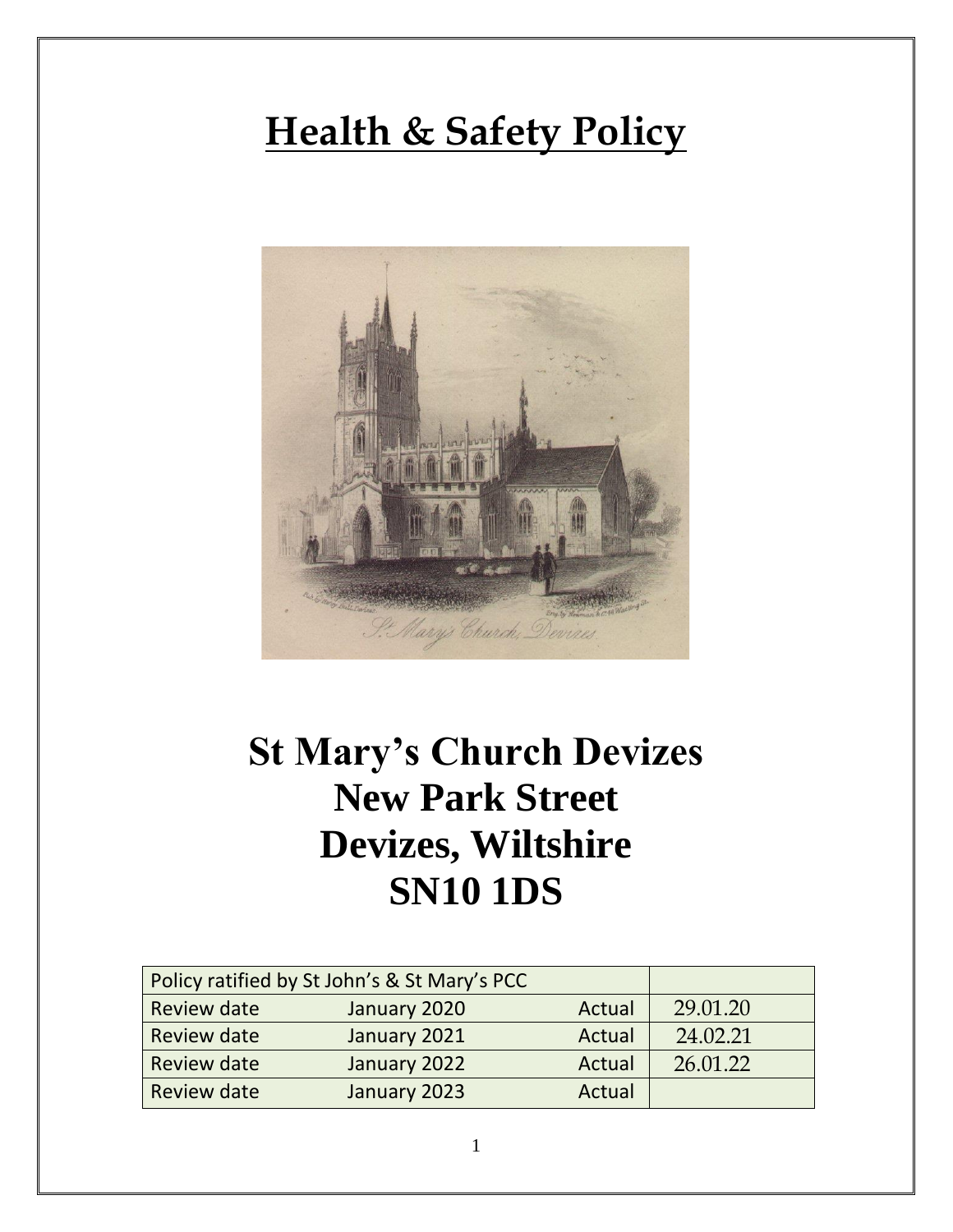**Name of Church:** St Mary's Church **Address:** New Park Street, Devizes, Wiltshire, SN10 1DS

## **A - General Statement of Policy**

Our policy, so far as reasonably practicable, is to provide and maintain safe and healthy working conditions, equipment and systems of work for all our employees, casual labour and voluntary helpers, and to provide such information, training and supervision as they need for this purpose.

We will also endeavour to ensure, so far as reasonably practicable, the health, safety and welfare of all members of the congregation, contractors, visitors and others who may visit the church and any associated buildings.

The allocation of duties for safety matters and the particular arrangements that we will make to implement the policy, are set out below.

The policy will be kept up to date, particularly in the light of any changes to our buildings or activities. To ensure this, the policy will be reviewed annually, and the appropriate changes made.

In order to ensure that H&S matters are kept constantly under review, an item on H&S will be on the agenda for all meetings of the Buildings and Grounds Committee which will in turn report to the Parochial Church Council; employees and voluntary workers will be consulted on a regular basis in order to seek their views on H&S matters.

## **B - Organisation and Responsibilities**

#### **1. Responsibility of the Priest in Charge:** Overall responsibility for H & S is that of the Rector, *Rev Jonathan Poston*

who will ensure that arrangements are in place to satisfy H&S regulations and appropriate Codes of Practice. Specific responsibilities may be delegated to church personnel.

**2. Responsibility of the Churchwardens:** Responsibility to ensure that the arrangements outlined in this policy are carried out and updated as necessary is with the Churchwardens as noted here:

*Robert Simpson / Jane Scorer* 

**3. Responsibility of the Parochial Church Council:** The Parochial Church Council has general responsibility to ensure that the H&S policy is implemented.

**4. Responsibility of the Health & Safety Officer:** The following person, appointed by the Parochial Church Council, carries the responsibility for the day to day implementation of the arrangements outlined in this Policy: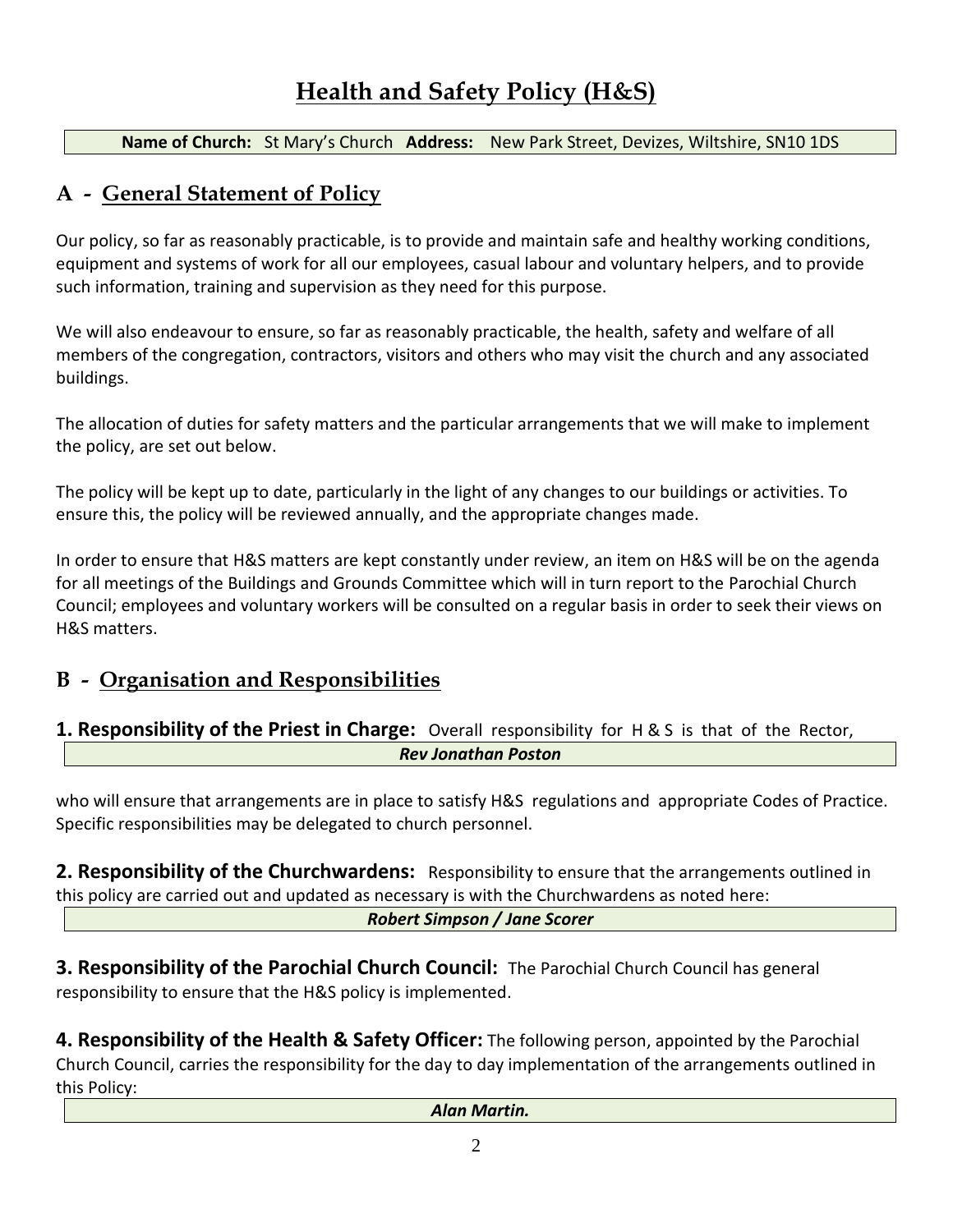Unless otherwise stated, the Responsibility of the H&S officer shall be to:

- 1 Be familiar with H&S regulations as far as they concern church premises
- 2 Be familiar with the H&S policy and arrangements and ensure they are observed
- 3 Ensure so far as is reasonably practicable, that safe systems of work are in place
- 4 The wardens will ensure that the church is clean and tidy.
- 5 The wardens will advise *Wiltshire County Council* should there be any concerns over the maintenance of the churchyard and pathways, including the safety of monuments
- 6 Individual users will ensure that safety equipment and clothing is provided and used by themselves and all others where this is required
- 7 Users will ensure that all plant, equipment and tools are properly maintained and in good condition and that they and all other operators have received the appropriate training
- 8 Wardens, sidesmen, and all other persons on duty on church premises at any time, will ensure that adequate access and egress are maintained
- 9 The Parish Administrator will ensure adequate firefighting equipment is available and maintained

**5. Responsibility of employees and voluntary workers:** All employees and voluntary workers have a responsibility to co-operate in the implementation of this H&S policy and to take reasonable care of themselves and others whilst on church business or premises.

Employees and voluntary workers must therefore:

- 1 Comply with safety rules, operating instructions and working procedures
- 2 Use protective clothing and equipment when it is required
- 3 Report any fault or defect in equipment immediately to the Parish Administrator
- 4 Report all accidents (however minor) injuries, near misses, or other potential safety hazards as soon as possible to the Parish Administrator
- 5 Not misuse anything provided in the interest of health and safety

#### **6. Responsible persons:** The named persons below are responsible for safety as follows:

| By activity                                            |                          |                                     |                          |
|--------------------------------------------------------|--------------------------|-------------------------------------|--------------------------|
| <b>Activity</b>                                        | <b>Responsible</b>       | <b>Activity</b>                     | Responsible              |
| Accident book & Accident reporting                     | <b>Alan Martin</b>       | Condition of churchy'd              | <b>Devizes Town C'cl</b> |
| <b>Fire Extinguishers</b>                              | <b>Administration</b>    | Light bulb changing                 | <b>Administration</b>    |
| <b>Bell ringing</b>                                    | <b>Elizabeth Merritt</b> | Working at high levels              | <b>Contractors only</b>  |
| <b>Emergency evacuation</b>                            | <b>Wardens/Hirers</b>    | Food preparation                    | N/A                      |
| Portable electrical appliances                         | <b>Administration</b>    | <b>Manual handling</b>              | Own duty of care         |
| Fixed electrical system                                | <b>Architect</b>         | <b>Building defects/glazing</b>     | <b>Architect/Wardens</b> |
| Gas equipment                                          | <b>Administration</b>    | Child protection                    | <b>Gerry King</b>        |
| <b>Hazardous substances</b>                            | N/A                      | Personal safety                     | Own duty of care         |
| Plant and machinery                                    | <b>Administration</b>    | Outings                             | N/A                      |
| Condition of floors, stairs and steps                  | <b>Wardens</b>           | Choir/music                         | <b>Graham Coatman</b>    |
| Tower access/tours Catherine Brown & Elizabeth Merritt |                          | <b>Health &amp; Safety training</b> | <b>Alan Martin</b>       |
|                                                        |                          | <b>First Aid</b>                    | <b>Administrator</b>     |

#### **By activity**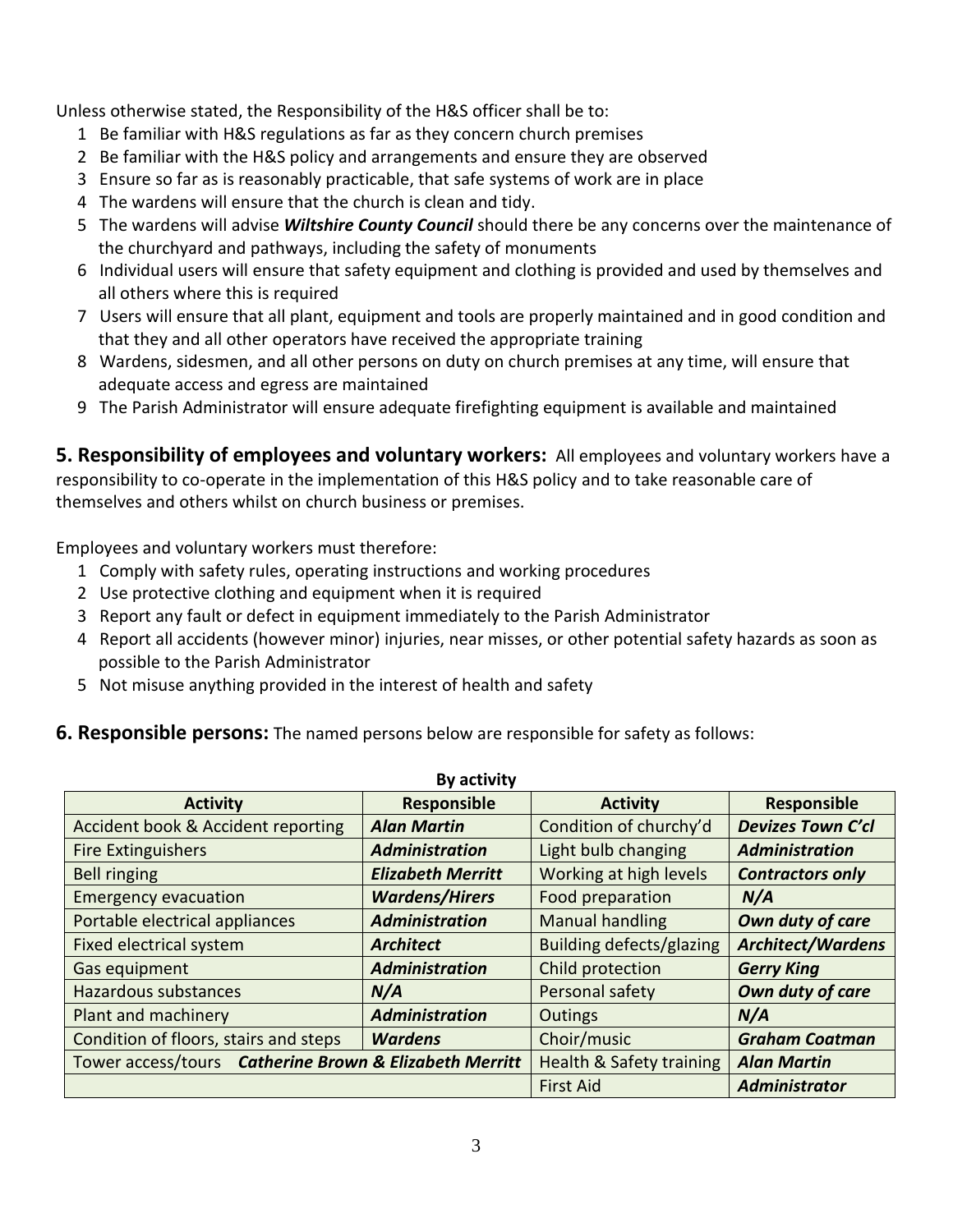|                     | By area                  |             |                                   |
|---------------------|--------------------------|-------------|-----------------------------------|
| Area                | Responsible              | Area        | <b>Responsible</b>                |
| Main body of church | <b>Church Wardens</b>    | Churchyard  | <b>Devizes T C'cl./ Wardens</b>   |
| Clergy vestry       | <b>Church Wardens</b>    | Pathways    | <b>Wiltshire T C'cl./ Wardens</b> |
| Ringing chamber     | <b>Elizabeth Merritt</b> | Organ/piano | <b>Graham Coatman</b>             |

## **C - Arrangements - Implementation of the policy**

This section sets out our arrangements to minimise as far as is reasonably practicably, risks to the health and safety of employees, voluntary workers, members of the congregation, visitors and contractors.

#### **1. Accidents and first aid:**

| First aid box is located in:      | <b>North Choir Stalls</b>                       |
|-----------------------------------|-------------------------------------------------|
| Trained/qualified first aider is: | N/A                                             |
| The accident book is located in:  | <b>With First Aid box in North Choir Stalls</b> |

All accidents and incidents are entered into the accident book. If the church hall is let to outside organisations, they are told in writing, that in the event of an accident, details must be entered in the accident book.

Accident books and accident records will be regularly reviewed by the appointed H&S Officer

Reporting of Injuries, Diseases and Dangerous Occurrences Regulations 1995 - 'RIDDOR'. These accidents will be reported by the responsible person (H&S Officer)

2. Fire safety: Our policy is to fulfil our obligations under the Regulatory Reform (Fire Safety) Order 2005. In order to achieve this we undertake the following:

- 1 An assessment of the fire risks in the church and associated buildings and the risk to our neighbours. This is carried out as part of our general Health & Safety risk assessments
- 2 A check that a fire can be detected in a reasonable time and that people can be warned
- 3 A check that people who may be in the building can get out safely including the provision of emergency lighting and fire exit signage in the Parish Rooms
- 4 To provide reasonable fire fighting equipment
- 5 A check that all those in the building know what to do in the event of a fire
- 6 A regular check that our fire fighting equipment is in place and is serviceable and that there is an annual maintenance contract with a reputable company.
- **2.1. Fire Extinguishers:** Fire extinguishers are kept in the following locations:

| Location - Church        | Type of extinguisher and capacity |
|--------------------------|-----------------------------------|
| <b>By Organ entrance</b> | <b>2k Carbon Dioxide</b>          |
| <b>By South Door</b>     | 9ltr Water                        |
| On right of west door    | 9ltr Water                        |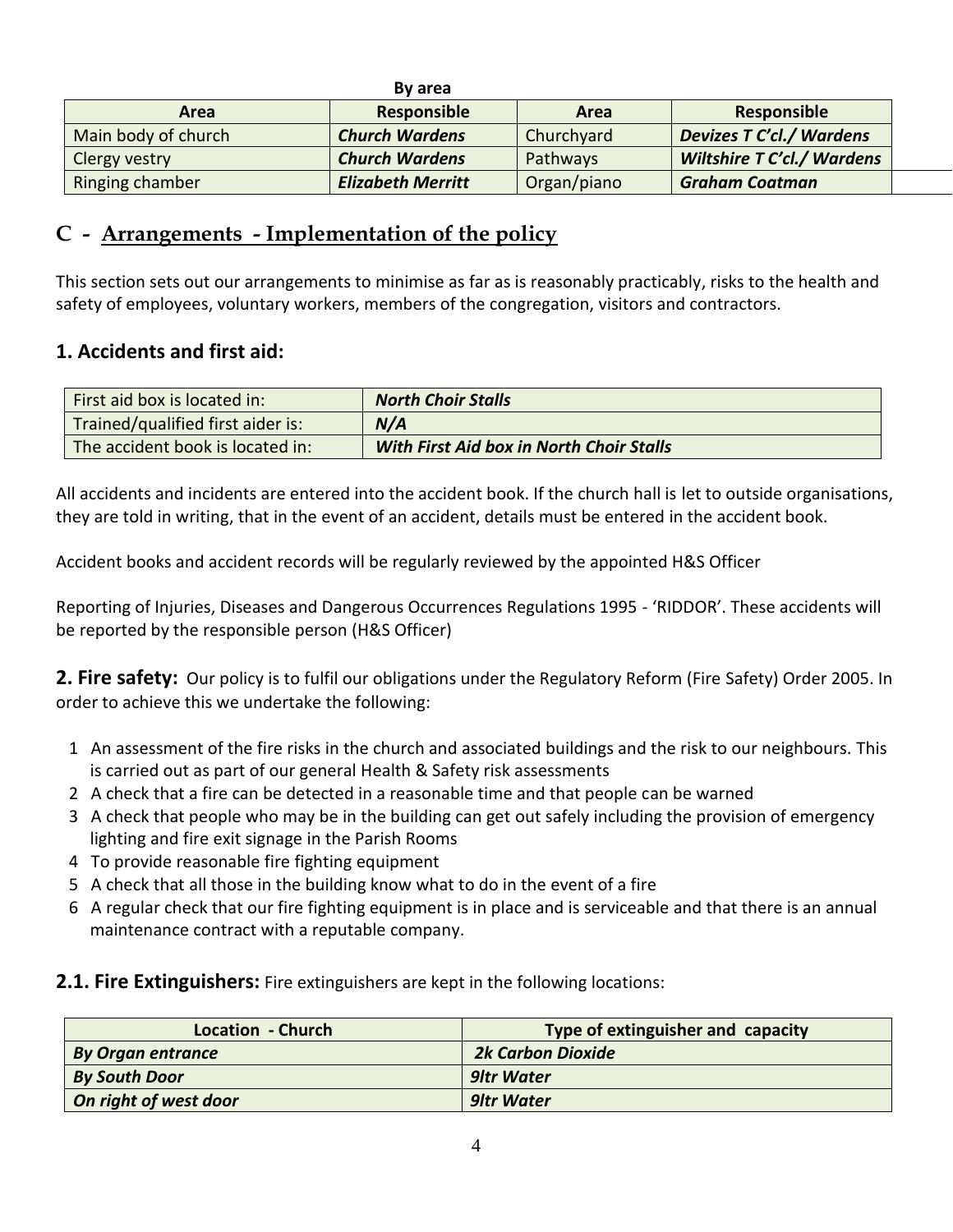The extinguishers noted are checked monthly by the Wardens to ensure that they are still in place and have not been discharged. This check is evidenced in the appropriate file. The extinguishers noted above are checked annually by *Devizes Fire Protection Ltd. Coate, SN10 3LP*

There is no other fire protection equipment. A cold water tap is located between pews on the North wall.

- **2.3. Evacuation procedure:** For services and concerts, our procedures for stewarding and evacuation are as follows:
	- 1 After entering St Mary's Church through the Vestry door, the door will be locked from the inside and the key remain in the lock.
	- 2 The west doors are secured on the inside by bolts and a lock. A check must be made that all doors can be opened by unlocking and drawing the bolts.
	- 3 The south door will be closed at the commencement of a service/event. An adjacent steward will control further access/egress.
	- 4 Trained stewards must be allotted to the vestry and west doors and have responsibility for ensuring safe egress.

#### (*These procedures are in place to conform to our agreed practice of ensuring that a high level of security is maintained when services or events are held in St Mary's Church)*

| Area of Church / building    | Exit door                                        |
|------------------------------|--------------------------------------------------|
| <b>Sanctuary &amp; Choir</b> | Vestry door $-$ or nearest safe exit             |
| All other areas              | West door or South door $-$ or nearest safe exit |

- 6 Responsibility for using each fire extinguisher will be allotted to trained stewards
- 7 Torches will be made available for each duty steward; torches are kept in the following clearly marked locations:

- 8 In the event of an emergency (fire/bomb threat/etc) an announcement to leave the building will be made by the senior person in charge of the service/event
- 10 Persons will be directed to assemble as follows:

| <b>Evacuation area</b>  | <b>Assembly point</b>             |
|-------------------------|-----------------------------------|
| <b>St Mary's Church</b> | <b>East end of the churchyard</b> |

11 The emergency services will be contacted immediately by the senior church warden/person in charge of the event, using a mobile phone or accessing a neighbouring property. Responsible persons will be aware that they need to provide our post code to the emergency services. Our post code and address is permanently displayed on the notice boards in the south porch.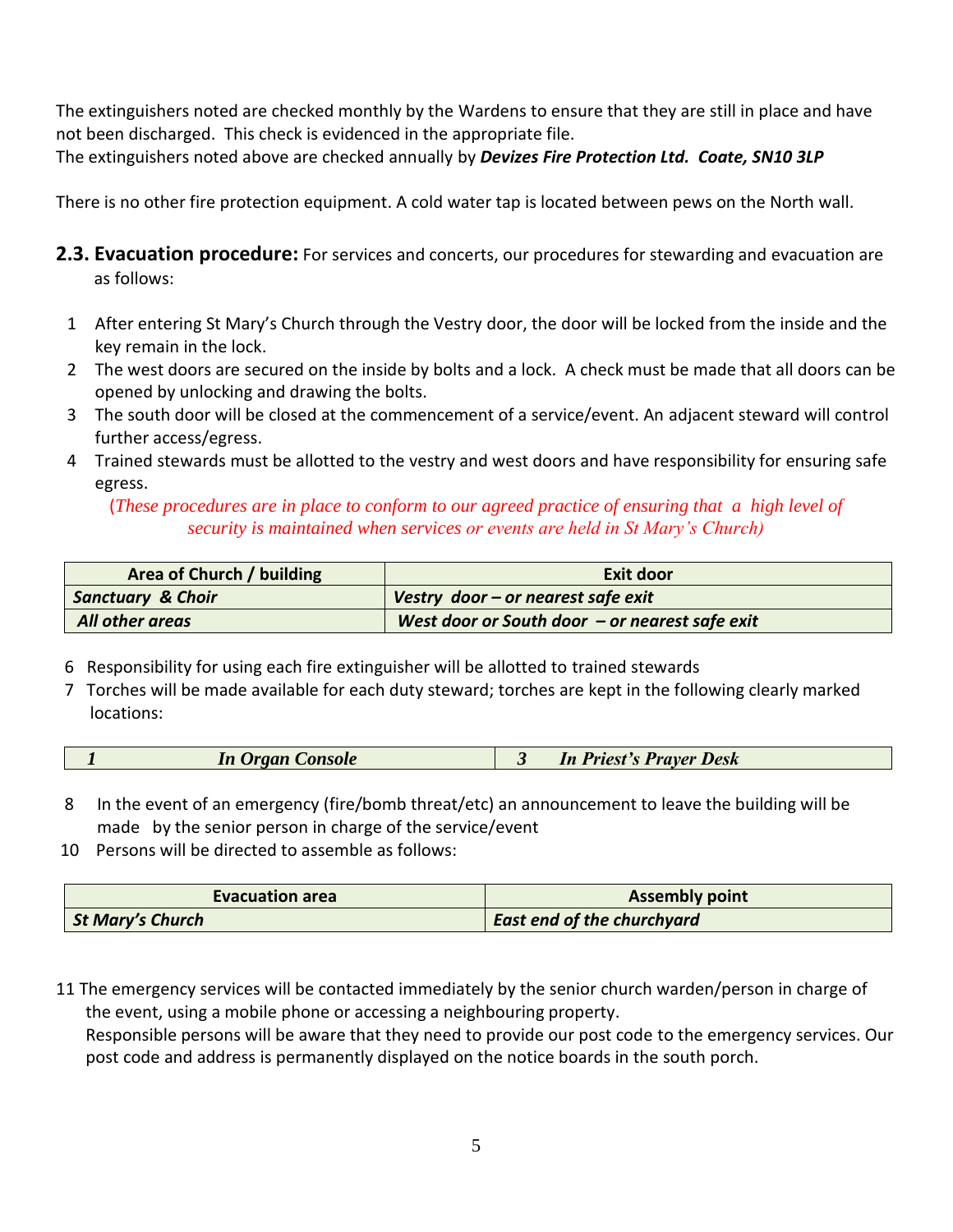**2.4. Evacuation drills:** If and when the St John's Choir are present, at St Mary's, the Director of Music will advise on the means of escape. Likewise, the senior person in charge of a service or event, will brief all on our evacuation procedures.

All employees and voluntary workers should ensure they are familiar with escape routes and ensure these are kept clear and unobstructed.

## **2.5. If you discover a fire – no matter how small:**

- 1 Immediately raise the alarm by warning all
- 2 Telephone the emergency services following the procedure in 2.3/8/10/11 above.
- 3 Check the building for occupants
- 4 Attack the fire if possible within your capability, using the appliance provided, but without taking risks
- 5 If it is not possible to attack the fire, or you are unsure which fire extinguisher to use, assist in the evacuation of the building, ensuring that all doors are closed behind you.
- 6 Evacuate to the designated assembly point (see section C 2.3/10 above)
- 7 Ensure clear access is maintained for emergency vehicles

### *(A 'Fire Risk Assessment' is held by the H&S Officer; a copy is enclosed here with the H&S policy)*

## **3. Electrical safety:**

- 1 A list of all our portable electrical appliances is maintained by the Parish Administrator.
- 2 Every quarter plugs, cables and sockets will be inspected by the Parish Administrator to ensure that there are no loose connections, worn flexes or trailing leads. Any repairs required will be noted and actioned by the Administrator. This quarterly check will be evidenced by date and signature in a file kept for this purpose and retained with the list of portable appliances.
- 3 Every two years all our portable electrical equipment will be tested (PAT) by a competent person with an appropriate level of electrical knowledge and experience who has the correct equipment to complete the tests, knows how to use it and correctly interpret the results. Any unsafe equipment will be disposed of.
- 4 Every six months a visual inspection will be carried out of the fixed electrical installation by the Parish Administrator and the Chair of the Parish Rooms committee. These six monthly checks will be evidenced by date and signature in a file kept for this purpose and for convenience retained with the list of portable appliances. Any defects will be noted and actioned.
- 5 Every five years our fixed electrical system will be inspected by a competent contractor who is a *'Full Scope' member of the NICEIC, ECA or NAPIT*. Any necessary remedial work will be carried out.
- 6 At intervals of not more than two and a half years our lightening conductor system will be examined and tested by a competent firm of lightening engineers. A certificate of compliance is held on file.
- 7 It is our policy not to sell any second-hand electrical goods.
- 8 Misuse and abuse of electricity is a significant cause of fires and injury. Faulty electrical equipment can kill. All employees and voluntary workers must observe the following:
	- a) Visually check all electrical equipment before use
	- b) Report all faults to the responsible person
	- c) Must not attempt to use or repair faulty equipment
	- d) No electrical equipment to be brought onto our premises and used until it has been tested and entered into the electrical equipment record by the Parish Administrator.
	- e) Electrical equipment should be switched off and disconnected when not in use for long periods
	- f) Flexible cables should be positioned and protected so that they do not constitute a tripping hazard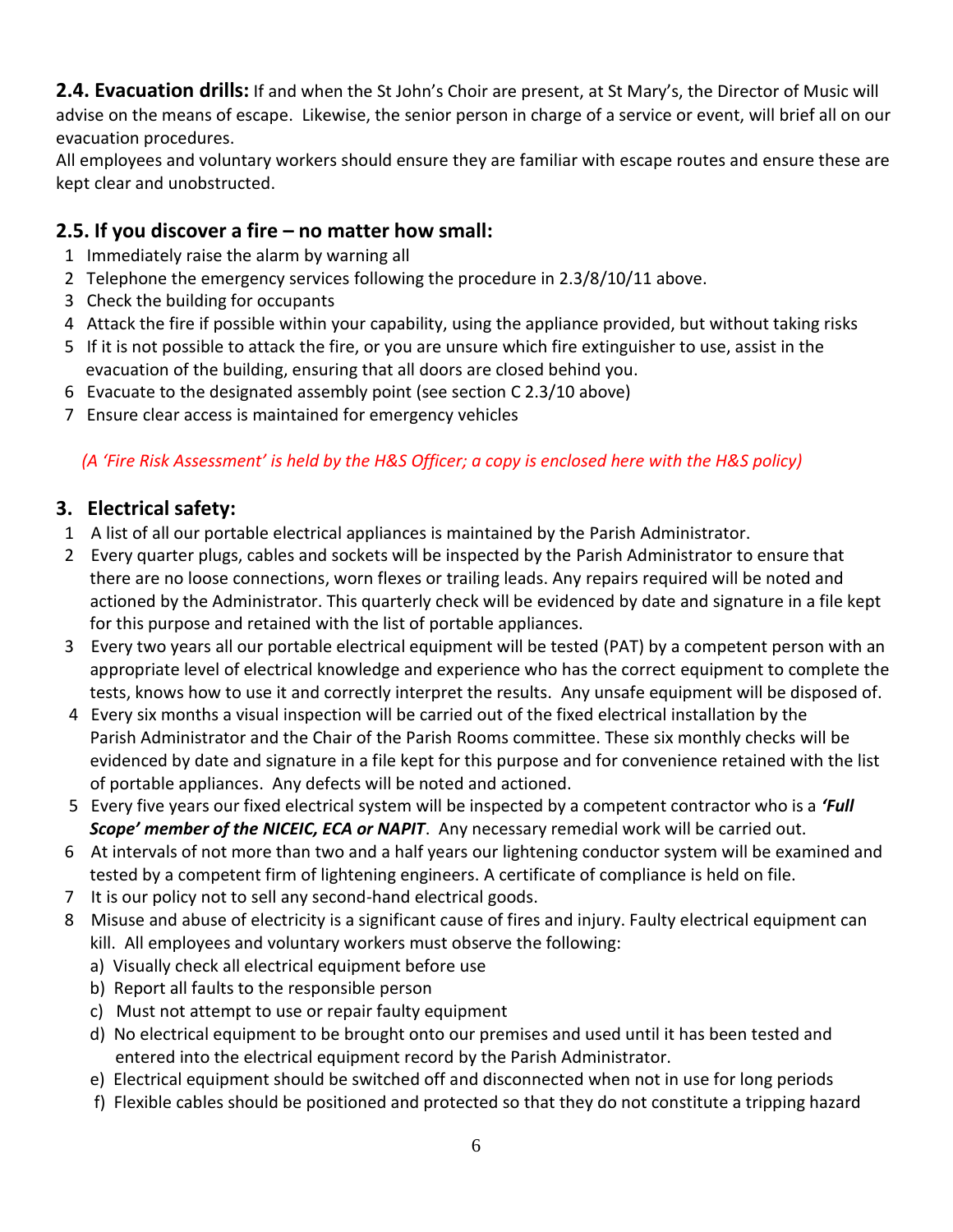and are not subject to mechanical damage

**4. Gas equipment safety:** Our gas boiler (and associated equipment) is maintained and checked annually by a competent contractor *(Shire Building Services)* who is registered with the Gas Safe Register. Any necessary work required for safety is implemented immediately. This check is overseen by church wardens.

**5. Hazardous substances:** There are no hazardous substances kept on the premises. In the event of any hazardous substance being stored in the future, the Parish Administrator will maintain a list.

 **Sharps.** If bags or other containers of 'sharps' are found in the churchyard, or on church premises, the finder is advised to arrange for them to be collected by Wiltshire Council, from private premises. Wiltshire Council should be informed on 03004 560100. Or, if convenient, deposited in the 'Open Door' sharps box, or the sharps box located in the Parish Office. (Note – containers with 'sharps' should not be handled unless it is considered safe to do so)

**6. Safety of plant and machinery:** Ladders may only be used when other equipment such as tower scaffolds or mobile elevated work platforms cannot be used, and for work of short duration, provided they can be safely secured. This may necessitate the use of ladder ties. See section 9 below – 'Working at High Levels'.

**7. Condition of floors, steps and paths:** In order to reduce as far as reasonably practicable, the risk of slips, trips and falls, an inspection will be made each quarter by the Church Wardens of:

- 1 All floors, steps and stairs.
- 2 All paths in the churchyard. Particular note will be made of moss, algae and leaves on pathways. Any defects will be reported to *Wiltshire County Council* who will arrange for repairs or remedial measures to be carried out.
- 3 These checks are evidenced by signature and date and kept by the Parish Administrator in a file maintained for this purpose.

**8. Lighting:** In order to ensure that the church and Parish Rooms are adequately lit, and inspection will be carried out every quarter by the Church Wardens. to ensure that all lights in the church, and churchyard are working.

Any bulbs that require replacing will be reported to our administrator who will ensure that the bulbs are replaced following appropriate safety procedure. These checks are evidenced by signature and date and kept by the Parish Administrator in a file maintained for this purpose.

**9. Working at high levels:** The following areas are designated as high levels:

- 1 Any part of the Church fabric, internally or externally, that requires the use of equipment other than for work that can be managed at a height, governed by the use of 'domestic' style step ladders*.*
- 2 Working at height in St Mary's tower, off ladders set firmly in place for the purpose, is permitted so long as no individual undertakes work off ladders, in any area of the tower, without a second person being in attendance.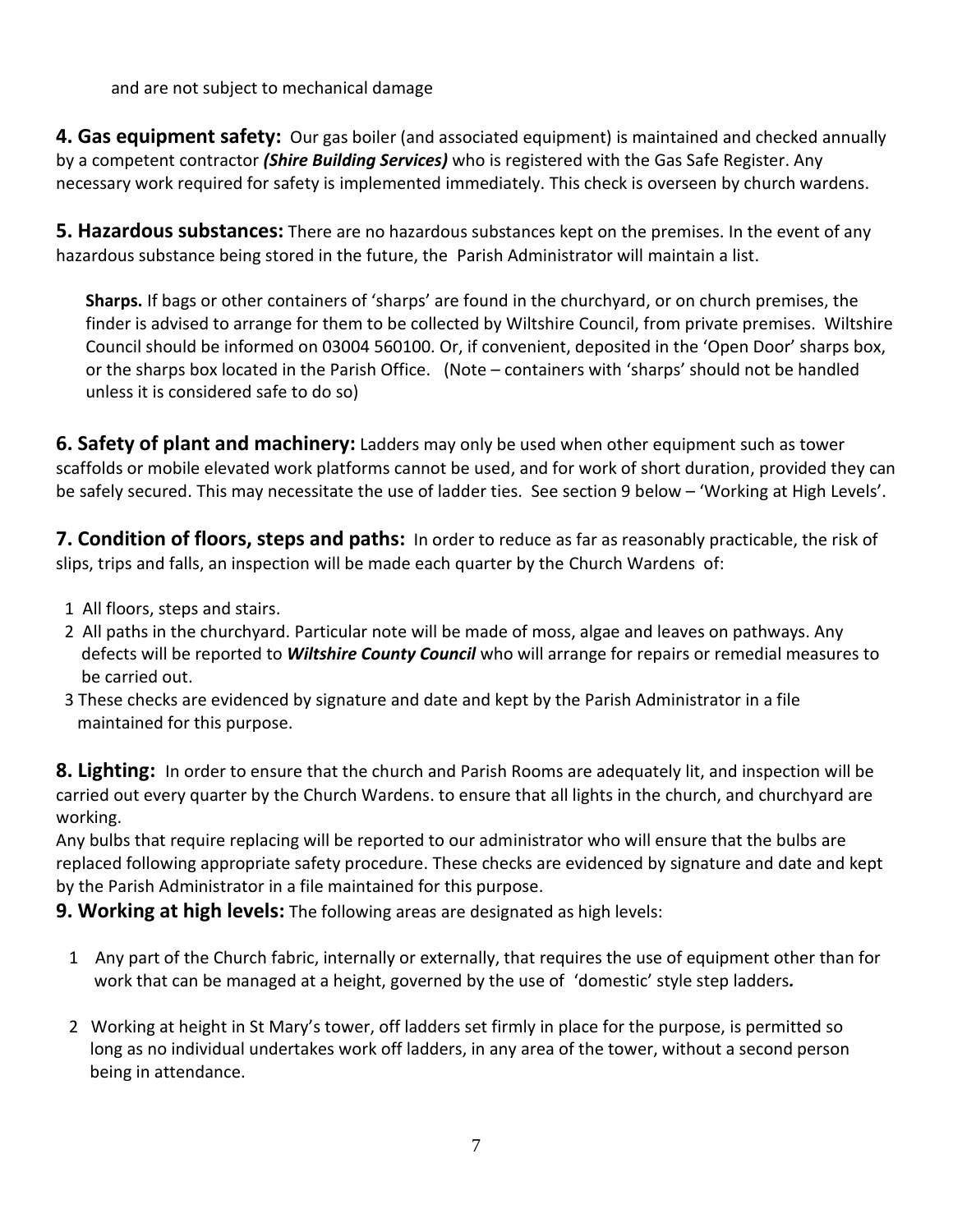#### **10. Preparation of food:**

- 1. No food is prepared in St Mary's Church.
- 2 Through our hiring agreement we ensure that all hirers who wish to provide foodstuffs are advised that St Mary's Church has no food preparation area nor a suitable food storage facility.

**11. Manual handling – lifting, carrying and moving loads:** Our policy is to eliminate the need for manual handling as far as is reasonably practicable. Where it is not possible to avoid the need to move loads, we will carry out risk assessments and make use of lifting aids, including trolleys, lifts and hoists as far as possible. The necessary training will be given to all those employees and voluntary workers who are required to undertake manual handling. Only those persons who have received the appropriate training are authorised to undertake manual handling tasks.

**12 Display screen equipment:** Our policy is to assess the risks to all habitual users of computer work stations (viz. the Parish Administrator) and to reduce those risks to the lowest level possible. The following factors will be considered when carrying out risk assessments:

- 1 Stability and legibility of the screen
- 2 Contrast and brightness of the screen
- 3 Tilt and swivel of the screen
- 4 Suitability of keyboards, desks and chairs
- 5 The workstation environment
- 6 The user-friendliness of the software

Where necessary, risk assessments will be carried out by the H&S Officer.

**13 Hazardous buildings/glazing:** Our policy is to ensure that our buildings are safe and without risk to health, safety and the welfare of all who work in and use them. In order to achieve this:

- 1 The building is inspected every six months by the Church wardens. These checks are evidenced by signature and date and kept by the Parish Administrator in a file maintained for this purpose.
- 2 Any defects are noted and immediately reported the Parish Administrator and the procedures put in hand for repairs. In some cases, the Wardens will take responsibility for auctioning immediate repairs.
- 3 Where necessary, temporary measures are taken to ensure that there is no risk of accident or injury until permanent repairs can be carried out.
- 4 If work or repairs are necessary, a check will be made by a competent person of any asbestos in the building, noting its location, type and condition. Where necessary, asbestos will be removed by a licensed contractor. Information regarding any asbestos remaining in the building is given to all contractors and anyone else who may be affected.
- 5 A check is made of all glazing in the buildings to ensure that any glass in windows below waist height and in doors and beside doors below shoulder height is of a safe material or is protected against damage.

**14 Child & vulnerable persons protection:** St Mary's Church (together with St. John's Church) has a policy on child and vulnerable persons protection issues, as set out in the current Church of England House of Bishop's Policy Document. The responsible person will ensure that a statement upholding our procedures will be made at each annual church meeting and be suitable recorded. A permanent record will be maintained of all accidents involving children.